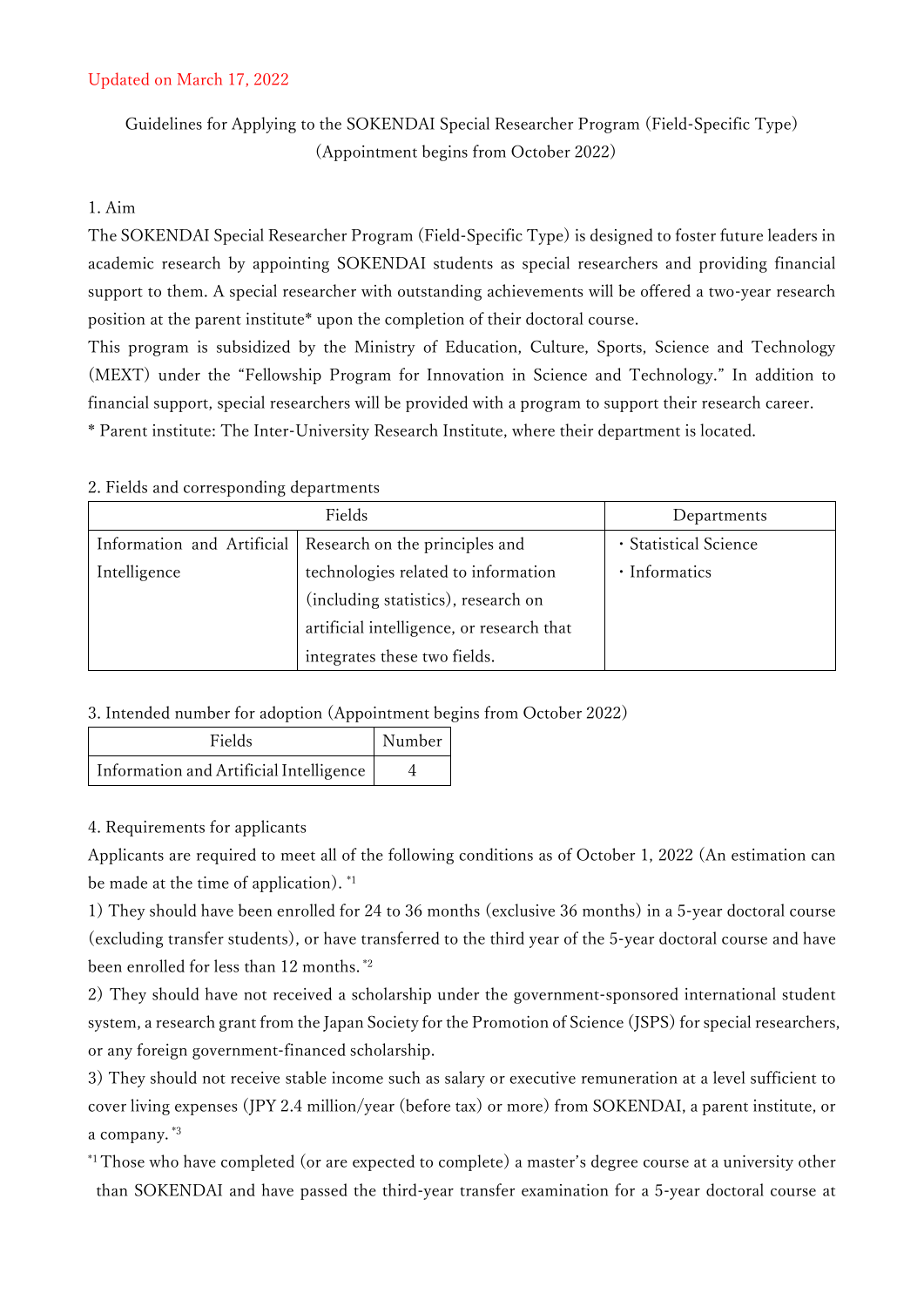SOKENDAI (transferred on October 1, 2021) are also eligible to apply.

\*1 Even if you are expected to meet the qualifications at the time of application, your application may be canceled if you are unable to meet the qualifications due to a leave of absence or other reasons.

\*2 Only students who belong to the departments listed in section "2" can apply.

\*2 Students in the long-term course system are not eligible to apply.

\*2 The period of a leave of absence (calculated by rounding up to the nearest month) during the doctoral course is not counted within the enrollment period. However, if the total leave of absence is less than six months, it will be counted within the enrollment period.

\*3 It is possible to receive reward for Research Assistant  $(RA) \cdot$  Teaching Assistant (TA) together with the support from SOKENDAI Special Researcher Program (Field-Specific Type).

Note: Once you have applied, you will not be eligible for future applications.

5. Period of appointment

3 years (from October 1, 2022)

- Note: If you complete the doctoral course and obtain a doctoral degree during the period, the appointment will be terminated at the end of month in which you obtain the degree.
- 6. Scholarship

1) Fellowship (for living expenses)

The amount to be paid for AY 2022 is listed below. Please note that the amount is subject to change. JPY 190,000 per month

2) Research grant

To support the research plan described in the application form, it is possible to receive a grant for research expenses (up to JPY 220,000 per year).

\*The maximum amount of support for FY2022 is JPY110,000.

\*Please note that the above scholarship amounts are subject to change depending on the budget situation in FY2022.

### 7. Application form

1) Application form A

Details of your personal information and background

2) Application form B

A description of your research plans, self-analysis of research performance, and the image of the researcher you want to become.

3) Recommendation letter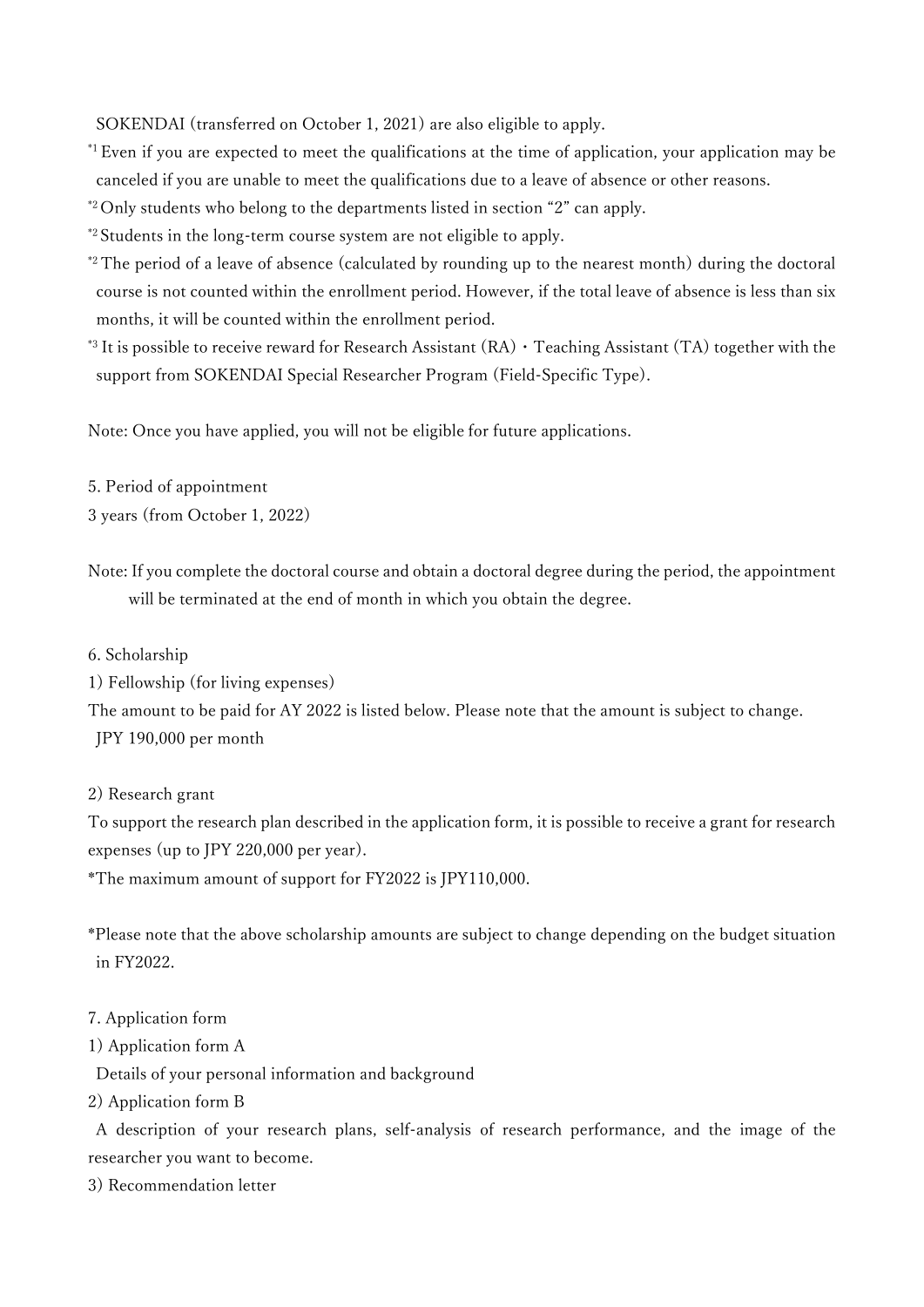Please ask your chief supervisor (for those transferring in October 2022, the supervisor at the time of application or scheduled supervisor after transfer) to write the letter.

Note: The recommendation letter should be submitted directly from the supervisor to the project office, and the project office will not disclose it to the applicant.

Note: Please convert Application Form A and B into PDF files and submit them as email attachments.

8. Application period and destination

Application period and destination will be posted on the following web page. <https://www.soken.ac.jp/news/7080/index.html>

9. Selection and disclosure of results

1) Selection

The first screening (document review and online interview) will be conducted by the department to which the applicant belongs (or will belong), whereas the second screening (document review only) will be conducted by the Special Researcher Screening Committee established for each of the research fields listed in section "2."

2) Standard for screening

(1) The applicant must be strong-willed and possess a specific vision to become a researcher after completing the doctoral course.

(2) The research theme must be consistent with the research fields listed in section "2."

(3) The applicant must be expected to become an outstanding researcher who will play a leading role in the future of academia.

(4) The applicant must display originality in terms of their research method and must have a vision for the future of their research topic.

(5) The applicant must possess the ability to effectively conduct the research.

### 3) Disclosure of results

Applicants will be notified of the first screening results immediately.

The results of the second screening ("unofficial decision," "backup candidate," or "rejection") will be announced by the middle of March 2022.

The project office will not respond to individual inquiries regarding the selection process.

Note about "backup candidate":

If a vacancy appears among the special researchers appointed in AY2022, a backup candidate may be appointed to that position. However, the period of appointment for the backup will be three years minus the period served by their predecessor.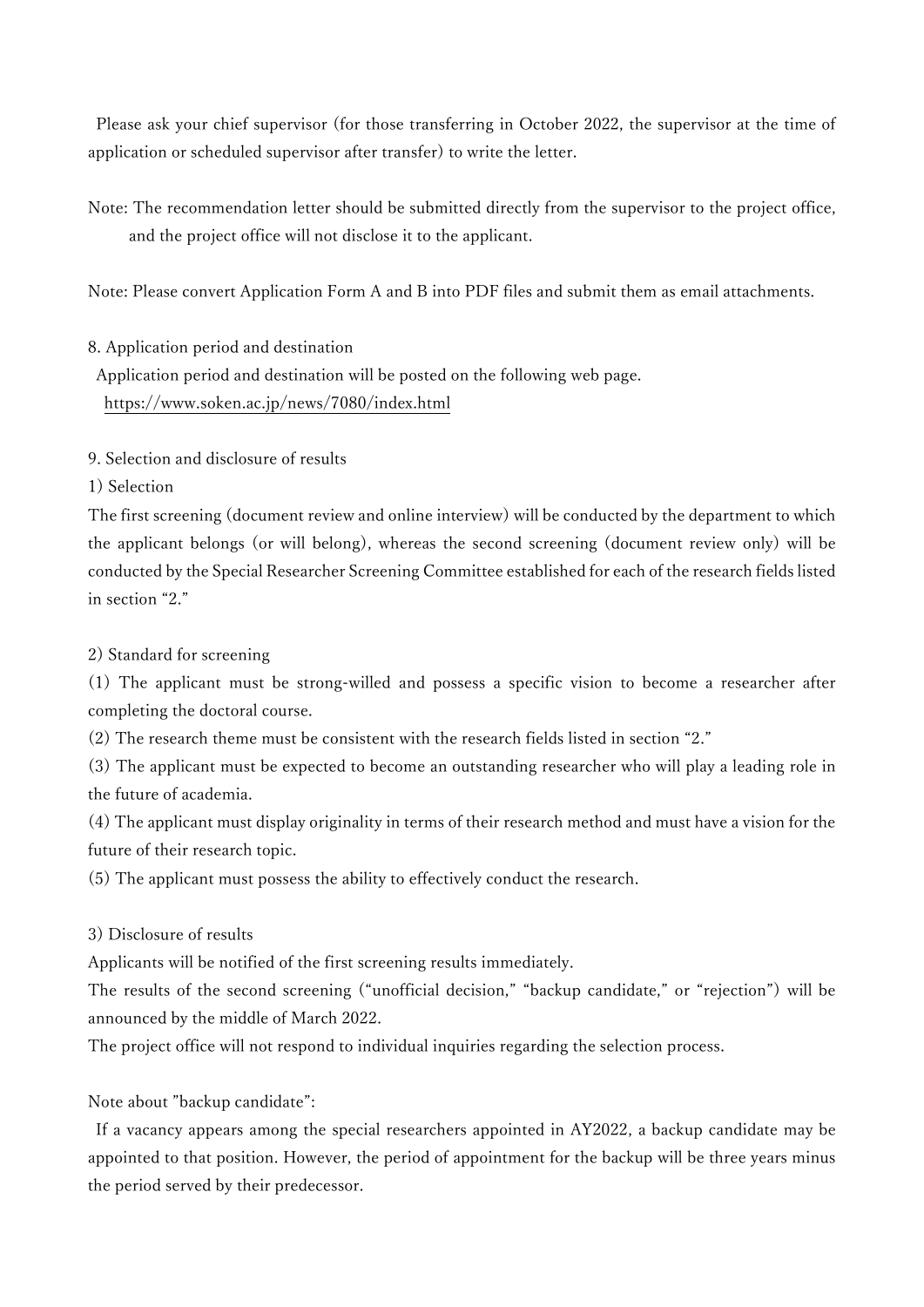11. Information regarding application documents and selection

(1) Application documents must be submitted in the prescribed format.

(2) After the application documents have been submitted, the information in the documents cannot be changed or supplemented.

(3) If more than one application is submitted, all applications will be invalidated.

(4) If any falsehood is found in the application documents, the application may be canceled even after the applicant has been appointed.

(5) The results of the examination are valid only for recruitment in AY 2021. However, they will be valid until the end of the AY 2022 for the backup candidates.

12. Obligation of special researcher (Field-Specific Type)

(1) Special researchers must be enrolled in a doctoral course at SOKENDAI during the appointment period.

(2) The special researcher must devote themselves to research based on the research plan described in the application form during the period of appointment.

(3) The special researcher must submit a research status report at the designated time each year and submit an employment status survey upon completing the appointment period and the doctoral course, respectively.

(4) Special researchers must participate in lectures, workshops, etc. designated by SOKENDAI to improve their research ability and embark upon a career as a researcher.

(5) The special researcher may not receive any other scholarships or loans provided by SOKENDAI or the Inter-university Research Institute during their period of appointment.

(6) Special researchers may not take a permanent job\* (JPY 2.4 million/year (before tax) or more) during their appointment period.

\* They are allowed to take a job for temporary income (part-time job, research assistant, etc.).

13. Termination or cancellation of appointment and request for refund

In the event that the performance of the obligations listed in the previous section is found to be inadequate, or if the president determines that the special researcher meets any of the disqualifying conditions mentioned below, the appointment of the special researcher may be terminated or canceled. Additionally, the payment of scholarship may be stopped or a request may be made for the return the scholarship amount that has been already disbursed. The disqualifying conditions are:

(1) If the special researcher completes the doctoral course and receives a degree.

(2) If they receive a scholarship under the government-sponsored international student system, a research grant from the Japan Society for the Promotion of Science (JSPS) for special researchers, or any foreign government-financed scholarship.

(3) If it is clear that the research cannot continue due to illness, etc.

(4) In case of the researcher taking a leave of absence from SOKENDAI.